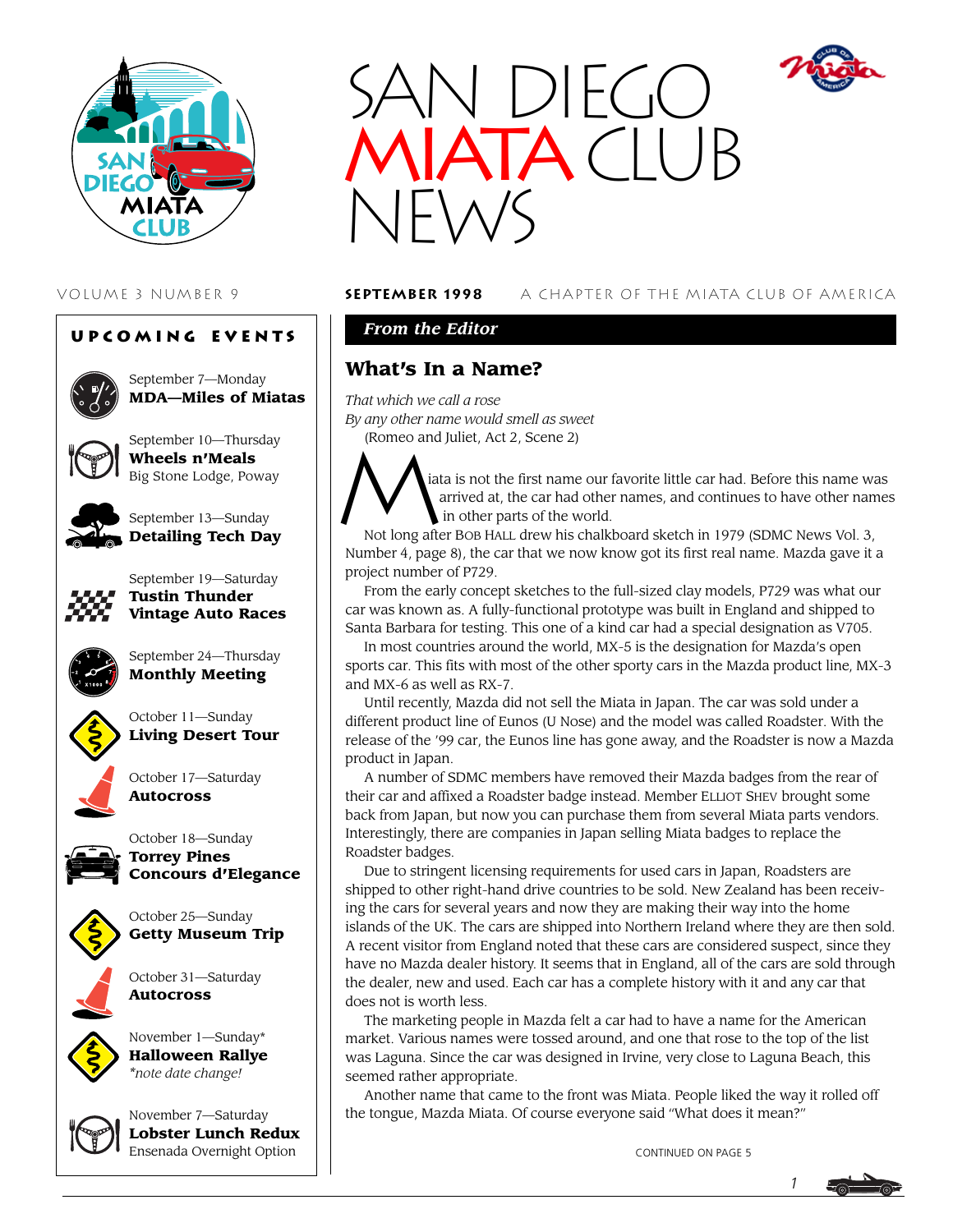#### **Socalm events**

## **Tustin Thunder Potluck Dinner**

Date: Saturday, September 19

Time: after the races

Place: Gracie and Ralph Alder's home 13501 Flint Drive, Tustin

Coordinators: Gracie and Ralph Alder, RSAlder@aol.com, (714) 544-4388) The Alders invite all members of

Socalm and SDMC to a post-race potluck dinner.

*Directions:* 800-7B of Thomas Bros.— Orange Co. or "MapBlast" on the Web. It's just east of SR 55 near SR 22.

## **Socalm Social— Orange**

Date: Wednesday, September 23 Time: 6:30 p.m.

Place: Olde Town Brewery, Orange

Coordinator: Virginia, gin1@mindspring.com Directions: from the 55 take Chapman West, go through the Orange "circle" staying on Chapman and take a right on Atcheson (just 3 or 4 blocks from the circle). If you pass over the RR tracks you've gone too far. The Brewery is on your left, it's actually the train station and quite unique.

## **Big Bear Run**

Date: Sunday, October 4

Time: 9:00 a.m. for breakfast, depart at 10:00 a.m.

Place: Denny's

Orange Show Rd., San Bernardino

Run Leaders: Al & Linda Pabian, (714) 445-9226

Directions: From the South: 15 North to the 215 North (San Bernardino). Exit Orange Show Rd.—Right at exit ramp and left into Denny's.

Have we got a great restaurant and a great run planned for you! Save the date now! This year we will be traveling up the backside to Big Bear and on to Lake Arrowhead Village and the fabulous Garibaldi Grille's Sunday Champagne Brunch for only \$12.95 per person (regularly \$16.95)! If you want to meet us at the top, Garibaldi Grille is located at Lake Arrowhead Village in the quadrangle. Reservations are for 12:30 p.m.

#### Socalm contacts:

President— K. Zack Broadbent, (714) 525-9065, racerzack@aol.com Club E-mail list: socalm@avatar.com

## **Autocross a t t h e "Q"**



The following autocross events are *tentatively scheduled* to take place in the parking lot of the "Qualcomm Stadium at the Jack Murphy Sports Complex."

| Saturday, October 17 race day       |  |
|-------------------------------------|--|
| Saturday, October 31 race day       |  |
| Saturday, December 12  practice day |  |
| Sunday, December 13  race day       |  |

To confirm autocross information call:

| San Diego SCCA Hotlines | $(619)$ 441-1333  |
|-------------------------|-------------------|
|                         | (800) 360-4454    |
| Web page                | www.sdr-solo2.com |
| Rainer Mueller          | $(760)$ 439-0067  |
| John Godden             | $(619)$ 538-6165  |

## **Open Track Grand Prix of Lake Elsinore**

## **November 7, 1998**

The organizers of the Lake Elsinore Grand Prix have joined forces with OPEN TRACK for a road racing event. You may know OPEN TRACK for their "Hot Lapping" events at Willow Springs and Buttonwillow. They have the experience and personnel to make this a first class event.

The event itself has expanded. The original .6 of a mile street course is now a 1.5 mile street course around the Lake Elsinore Diamond. This event will be open to all 4-cylinder cars. Entry fee is \$100. Requirements are a helmet, a California licensed automobile and driver, and passing a mechanical inspection (we don't want cars with oil leaks ruining the fun). We have also added a quarter mile drag race to the event.

Again, for more information, check for updates at the OPEN TRACK website (www.open-track.com). Since this event is a work in progress there will be many additions, including vendor updates, event sponsors, and there is even talk of this event being covered by ESPN2.

Thanks for your interest. We will see you on November 7!

—Chris Olson,

olsonbky@inland.net

#### **Board of Directors**

President RAINER MUELLER (760) 439-0067 rainer@thegrid.net

Vice President VOODOO BOB KRUEGER (619) 486-4711 voodoo@miata.net

**Secretary** BARB SHEV (619) 679-0777 moooncalf@aol.com

Treasurer LAURIE WAID (619) 672-0782 swaid1@san.rr.com

Membership MARK BOOTH (619) 670-3789 markbooth@home.com

Autocross RAINER MUELLER (760) 439-0067 rainer@thegrid.net

Club E-mail Postmaster CINDY PALOMA (619) 534-0969 sd-miata-request@cs.ucsd.edu

Webmaster ROBERT "JTBOB" HOLLAND (619) 549-4011 robert@caliban.ucsd.edu

Newsletter Editor ANTHONY "NEVADABOB" WILDE (619) 693-8095 NevadaBob@miata.net Design and Layout TOM & STEPHANIE GOULD (619) 298-8605 stef@miata.net

#### **Notices**

THE SAN DIEGO MIATA CLUB is an official chapter of the MIATA CLUB OF AMERICA. We are a nonprofit organization whose purpose is to promote the enjoyment of— and enthusiasm for— the Mazda Miata.

*SAN DIEGO MIATA CLUB NEWS* is the monthly newsletter of the SAN DIEGO MIATA CLUB. Use of articles or stories by other MCA chapters is hereby granted, provided proper credit is given.

**Submissions to the newsletter** are welcomed and encouraged. Did you just add a new accessory to your Miata? How about writing a review and submitting it to the newsletter? Where possible, please send your electronic submissions to the newsletter editor, Anthony Wilde. Submissions can also be faxed to the club's dedicated phone line or mailed to the club's post office box. Submission deadline is the 15<sup>th</sup> of each month. Editor reserves the right to edit all submissions.

**Internet:** The SAN DIEGO MIATA CLUB has established a dedicated World Wide Web Home Page at http://www.sandiegomiataclub.org. The club has also established a members-only electronic mail list for those members with E-mail capability.

Dedicated 24-hour voice/fax phone line: (619) 670-7948

SAN DIEGO MIATA CLUB P.O. Box 2286 Spring Valley, CA 91979-2286

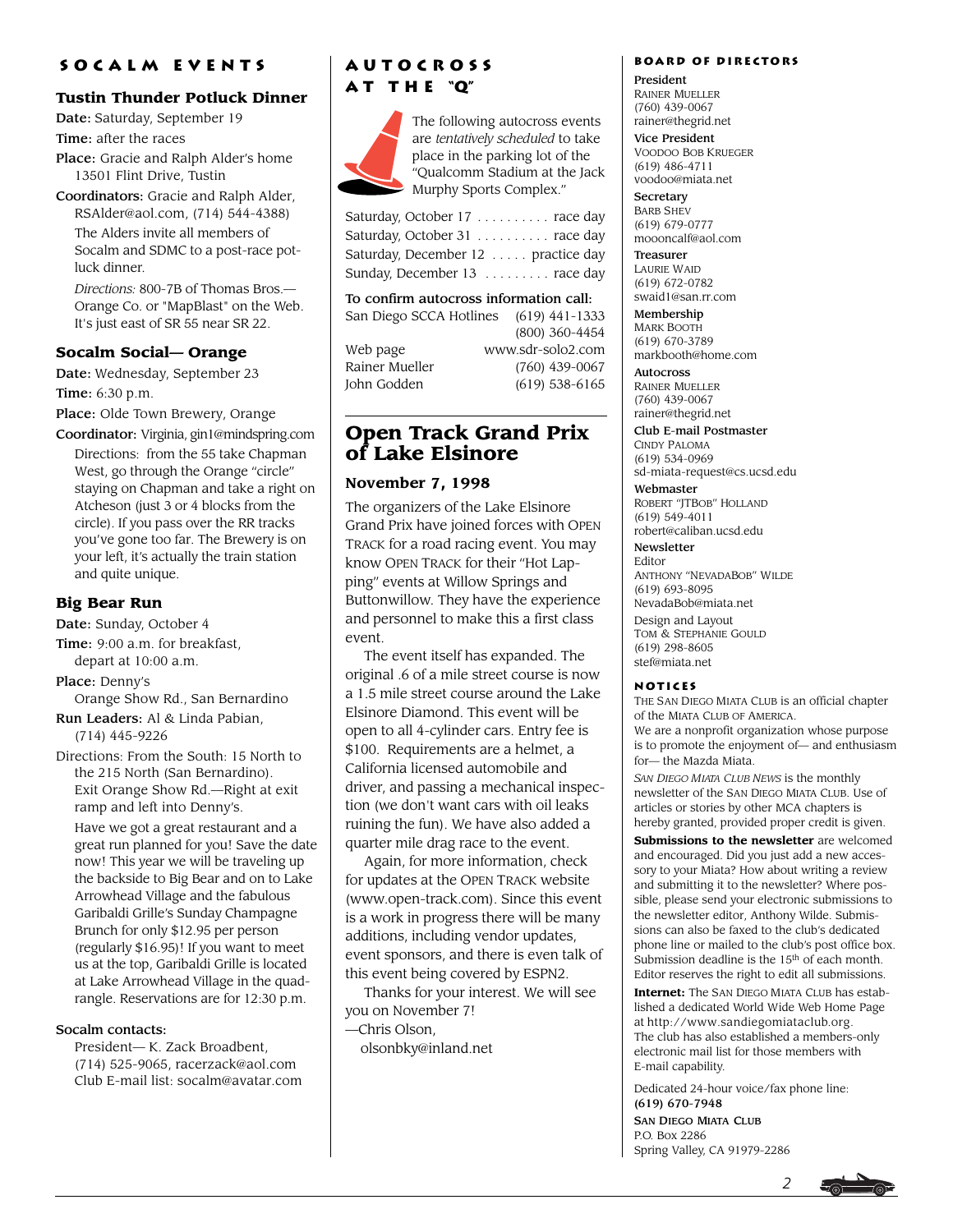#### **Miles of Miatas for MDA**

Date: Monday, September 7 Time: 8:00 a.m. —leave 8:30 sharp Place: K-Mart parking lot, Mission Valley Coordinators: Jack and Sue Hinkle,

(760) 735-9456, sportscarr@aol.com Let's show that SDMC spirit and make this a special day for our club and for "Jerry's Kids" with a *huge* line of Miatas to kick-off the MDA Telethon.

From Mission Valley we'll caravan to a queue-up area at Spanish Landing off N. Harbor Drive, and on to the Sheraton Harbor Island for the MDA Telethon.

Remember how much fun it was to participate in this event— KUSI cameras will be rolling— and later see the tape of Miatas driving by the hotel. After passing the MDA fishbowl, park in the hotel lot *(Parking is \$4.00).* We will man the phones from 10 to 11:45 a.m.

The day will continue with lunch at Hooters in Mission Valley and a caravan up I-5 to Lou and Ruth Stark's home for swimming and dessert.

*\* Please contact the Hinkles to RSVP for lunch and dessert.*

*Directions:* From I-15 exit on Friars Rd. West to Qualcomm Way left under Friars Rd., Right on Rio San Diego Dr. From I-8 exit Texas St./Qualcomm Way, take Qualcomm Way to Rio San Diego Dr. and turn left.

#### **Wheels n'Meals— Big Stone Lodge in Poway**

Date: Thursday, September 10 Time: 6:30 p.m.

Place: Big Stone Lodge

12237 Old Pomerado Road, Poway Coordinator: Barb Shev, (619) 679-0777

(619) 587-6900 — daytime moooncalf@aol.com

The historic Big Stone Lodge, owned by former S.D. Padre Randy Jones, features barbeque. Order off the menu— from hotdogs and hamburgers to steaks, as well as veggie skewers— or save your appetite and eat it *all:* special price of \$12.95 for the all-you-can-eat buffet of tri tip, chicken, ribs, sausages, and fixin's. Line dancing lessons— free at 7 p.m. Cowboy boots, optional! Lots of parking on packed dirt.

*Please RSVP* to Barb.

*Directions:* I-15, Scripps Poway Parkway exit East, turn Left onto Pomerado Road, and Left again on Old Pomerado Road.

#### **Detailing Tech Day**

Date: Sunday, September 13

Time: 10:00 a.m. to 3:30 p.m.

- Place: Barb and Elliot Shev's home, 14425 Trailwind Road, Poway (619) 679-0777
- Tech Leader: Elliot Shev, (619) 679-0777 cranial@aol.com

Elliot will demonstrate cleaning, polishing, and protecting, orbital buffers, and how to correctly fill a rock ding and blend it. After the demo we'll relax around the pool. Please bring:

• A picnic lunch

• Swimsuit and towels

*Directions:* I-15, Rancho Bernardo exit East. Continue for about 5 miles. The first street on your left after Lake Poway Road (signal light) is Trailwind Road.

#### **Tustin Thunder (Vintage Automobile Races)**

Date: Saturday, September 19 Time: 8:00 a.m.

Place: McDonalds, Oceanside Oceanside Blvd. exit off the I-5

Coordinator: Phil Daoust, (760) 789-7416 bearschili@aol.com

Phil Daoust will lead a caravan to the races in Tustin. This is the third year for this event and it really has something for everyone. The course is classic airport...flat but with excellent sight lines of most of the track from free and numerous grandstands. Other events in the unique blimp hangars will occupy your eyes and ears: over 300 vendors, a food court, car show, carnival, shifter Kart race track, X-games, skateboarding and bicycles plus the Chrysler/Edison EVTC race —[Electric Vehicle Technology Competition] *plus* all the usual VARA race groups! *Admission: about \$10*

*Directions to Tustin Thunder:* I-5, Jamboree Rd. exit, South to Tustin MCAS

Alder's Potluck Dinner— See page 2.

#### **Monthly Meeting**

Date: Thursday, September 24 Time: 6:00 p.m. Place: Boll Weevil

9330 Clairemont Mesa Blvd. (At Ruffin Rd.), San Diego (619) 571-6225

This event is the single best way to meet your fellow club members, ask questions, share stories, etc. Don't miss the fun!

## **Upcoming National and Regional Events**

September 18–20, 1998 "Rock Around the Clock" SAMOA's 9th Annual Gold Rush Sheraton Hotel, Rancho Cordova, CA

Time & Distance Rallye, Fun Run, Optional Autocross, Funkhana, Vendors, 1950's Costume Contest and More! Mazda North America President & CEO Richard Beattie will be the keynote speaker at Saturday's dinner.

Registration info: (916) 646-4435 or mcmxv@pacbell.net Web site: www.samoa.org

#### October 17–18, 1998

Multi-Club Hearst Castle Overnight Trip Contact Bari, bhyde@earthlink.net (714) 827-2940

October 18 (Sunday) 9 a.m.–4 p.m. Torrey Pines Concours d'Elegance The Lodge at Torrey Pines Featured marque: Alfa Romeo www.ezpage.net/torreypines Over 100 legendary cars of the 20s, 30s, and 40s will be on exhibit at this spectacular setting overlooking the Pacific. Tickets are \$15 each in advance (\$20 at the gate) including program, parking, and shuttle.

To order advance tickets send checks or VISA/Mastercard to:

TORREY PINES CONCOURS D'ELEGANCE 11480 North Torrey Pines Road La Jolla, CA 92037

October 24–25, 1998

SAMOA Annual Ft.Bragg Overnight Trip

Contact Margaret, Mariota@aol.com

#### November 13–15, 1998

Coronado Classic Speed Festival SAN DIEGO MIATA CLUB is planning events to enhance the historic race weekend

#### January 16-18, 1999

#### Whale Watching Weekend

SAN DIEGO MIATA CLUB will play host to SAHAURO MIATA CLUB: join us for a weekend chock-full of fun!

## May 6–9, 1999

Miata World '99

Miata 10<sup>th</sup> Anniversary Celebration, MCA sanctioned national event Lone Star Miata Club (Dallas/Ft. Worth)

## *Limited space— Register now!*

\$295 couple, \$225 solo before 11/30/98 Web site: www.Miata99.com Toll free info: (877) MIATA 99

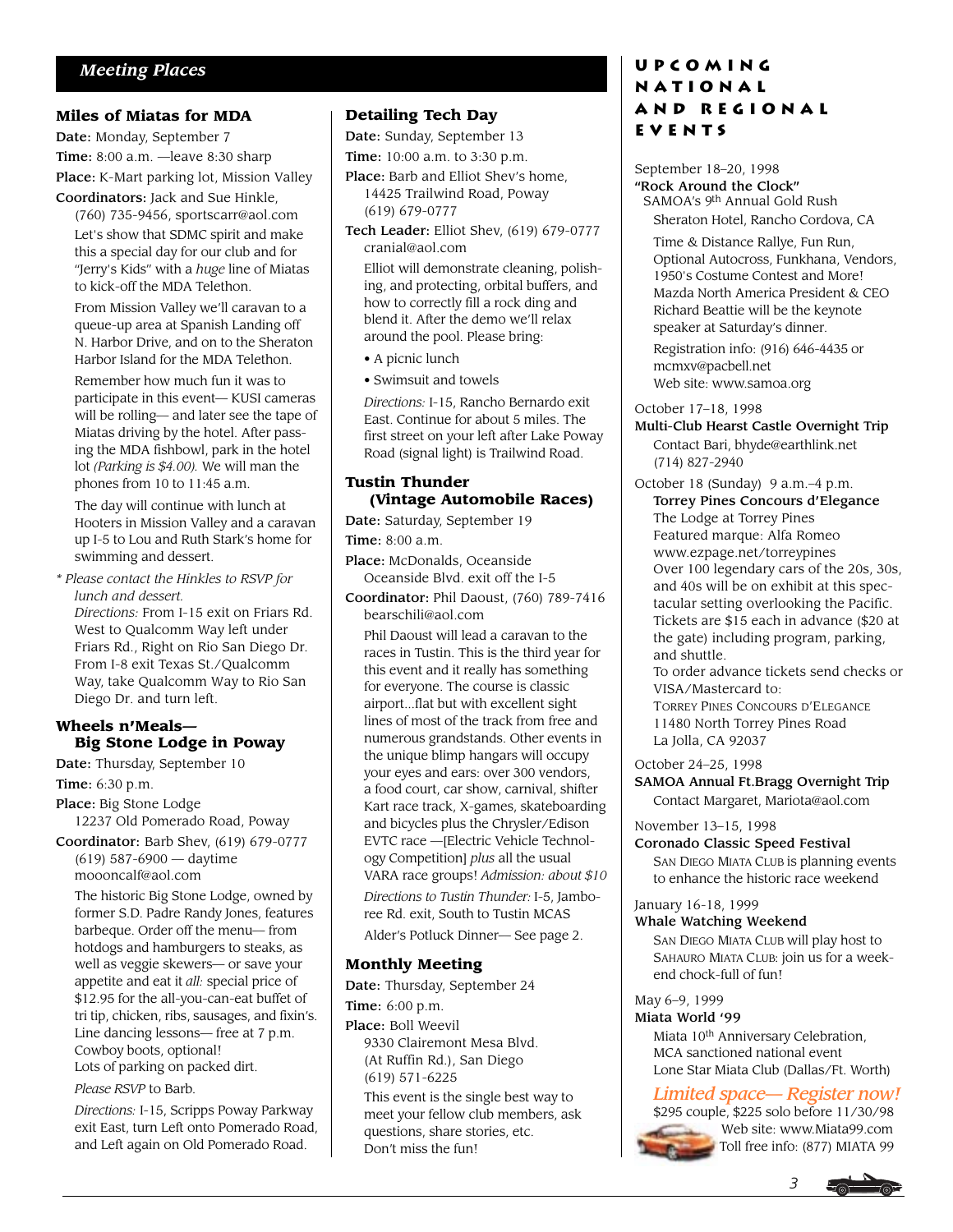

#### July 25, 1998

July 25 he skies were clear and blue, a good sign. 23 Miatas gathered in northern San Diego County, to take the path less traveled to Lake Elsinore. There, the more adventurous members would go jump out of a perfectly good airplane. The concept of driving and jumping came from CATH and JIM PHILLIPS, SDMC members who work at a skydiving school at Lake Elsinore.

Although I never thought of skydiving previously, when I heard their presentation at the Monthly Meeting, it sounded like too good an opportunity to miss. With the tandem jump, the preparation time is very brief and an experienced jumpmaster is connected to you the whole way— no responsibilities, and pure sensation. It sounded like fun! My only preparation was riding in an open cockpit biplane at the MOSS MOTORS 50th Anniversary, to make sure I was OK with being up in the air.

First-time run leader DIANE LONG selected a relatively low mileage but scenic (unless your car was stuck behind a slow moving truck!) and technical route twisting through avocado and citrus groves and the backcountry. One section even featured a flock of buzzards feasting on coyote roadkill who did not want to give up the road! They finally yielded the right of way to *El Presidente*. (Doesn't everyone?)

Once the club rolled into the airstrip, the number of SDMC jumpers doubled. I was the only first-timer; RICHARD SCHERSHEL had done a tandem jump once before. It all went quickly from the participant's point of view. Paperwork, a brief class, put on gear, ground practice, wait for the plane, pile into the cattle car for the trip up to 13,000 feet, get strapped to jumpmaster Jim Phillips, do final safety check, then lean out of the plane. Free fall to 5,000 feet lasts about 45 seconds, and it felt more like flying through a wind tunnel with a view! After the rip cord was





pulled, float down to the landing strip (OK, we did a few spins just for fun.) I got to check out the route that we had just run from a different perspective! The landing was easier than any fall I've ever experienced.

Although the time seemed brief to me, I appreciate the patience and



support of the club members who waited on the ground in the midday heat. Afterward, we relived my experience on video (taken by the school's photographer). Perhaps next time more people will be inspired to try this awesome experience. I know I'll be there! —CINDY PALOMA



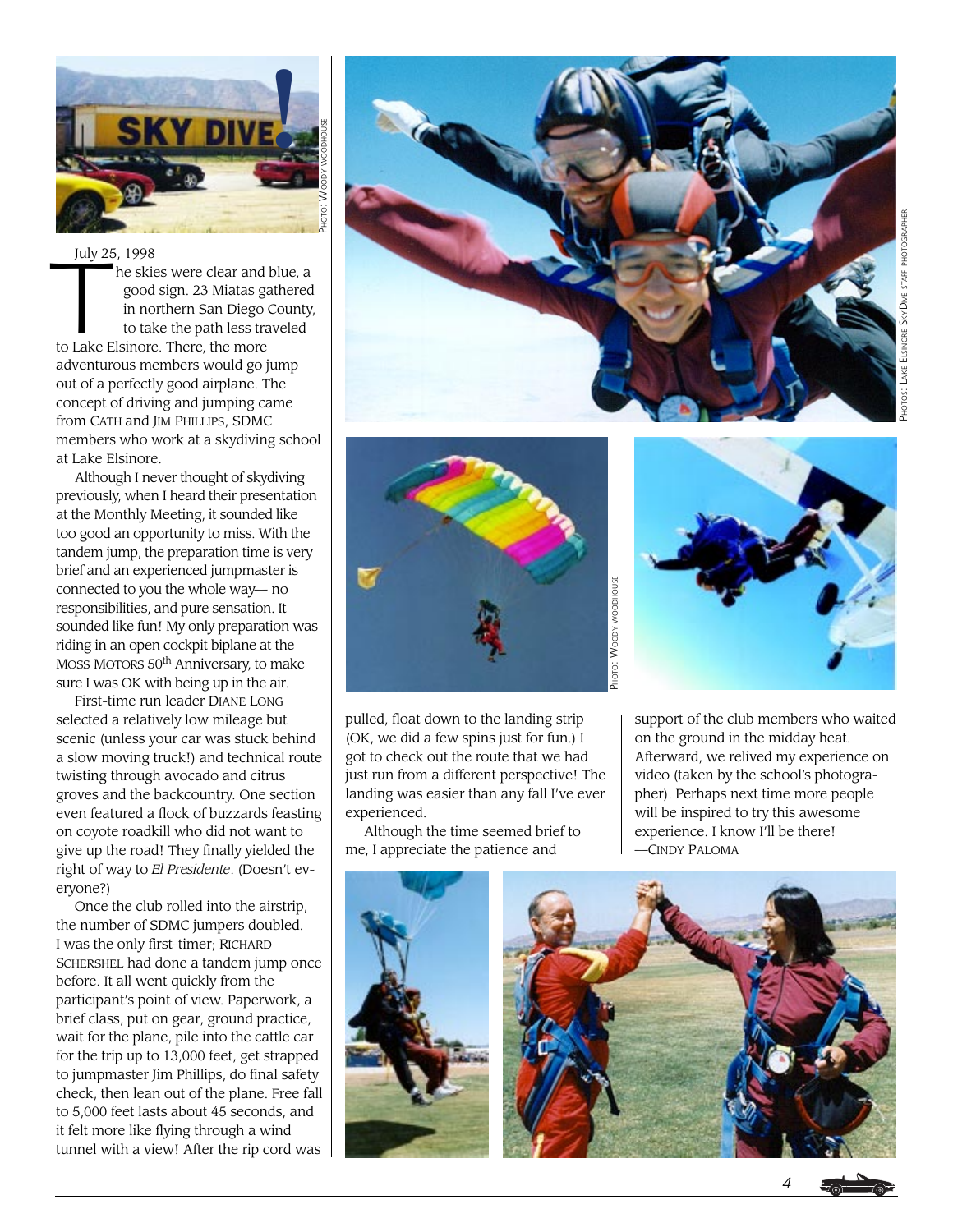#### From the Editor CONTINUED FROM PAGE 1

For the definitive explanation I went to Miata.Net and pulled the following:

Many people have asked the meaning of the word "miata." We had always heard that it was rooted in an old German word for "reward," but we've never been able to find anything in writing. Glenna R. Rhodes of Medford, Oregon sent in the following to help clear up the confusion.

If you look up the word "meed" in the Oxford English Dictionary and the Comprehensive Etymological Dictionary of the English Language you will find that "miata" is another word for this term and they both can mean "reward." "Meed" is an obsolete German word. So this is verification of the meaning but not verification that this is what Mazda intended the name to mean.

Verification is just a short drive away. At the end of the day, after a long week, take a drive over a twisty road with the top down and the meaning becomes clear— REWARD.

Take care and have fun. —ANTHONY WILDE

# **Chrysler Classic Speed**

**Festival, Coronado**<br>
he SAN DIEGO MIATA C<br>
once again have the<br>
Speed Festival Corra<br>
passes available, by he SAN DIEGO MIATA CLUB will once again have the special Speed Festival Corral parking passes available, by reservation, for its members as well as members of other Miata clubs. All of us will be able to park in the security of Miataonly parking within the designated car club area. This area will be located closer to the track this year. Watch for the announcement in October's newsletter.

The Speed Festival will be held on a newly-improved track at the Naval Air Station, North Island November 14–15. Tickets for the Speed Festival are very reasonable at \$12 for one day, \$20 for both days. Military tickets are half price.

On Friday, November 13, there will be a parade of cars through Coronado, SDMC has applied to be part of that event. Stay tuned for more information.

www.sandiegoinsider. com/ holidaybowl/chrysler.html



August 23, 1998

 $\left|\boldsymbol{\zeta}^{\text{\tiny{Au}}} \right|$ teve and Laurie Waid thought break fast at the Wild Animal Park sounded like fun— and they shared their idea with the members that subscribe to the E-mail list for an impromptu run early Sunday morning ending with breakfast at the Wild Animal Park.

For those of you not on the list or who missed it for a different reason. here is the run in Steve's own words!—

Thought I would pass on to everyone a little breakfast run that Laurie and I did by ourselves on Fathers Day...I wanted to drive somewhere before the kids came over to celebrate ME. For those of you that have annual passes to the Zoo and Wild Animal Park, this is a cheap, fun little morning event.

**Right: Randy and Sue Rhodes enjoy an early morning breakfast in the new Heart of Africa exhibit at the Wild Animal Park Below: Anthony gets slimed by a giraffe.**

1. North or South on I-15 to catch Highland Valley Road.

2. Highland Valley Road east to Bandy Canyon north.

3. Bandy Canyon north to 78 west 4. HWY 78 to the Wild Animal Park. Parking \$3 if you don't have a Diamond Pass or better which gives you free parking. The Run is no more than 15 miles. From now until the end of the summer season, the Wild Animal Park has a Sunrise Safari. The Park opens at 7:30 in the morning for a breakfast served in the new Heart of Africa area. The early morning is a great time to walk out there, get your breakfast, \$6, and sit at the overlook and watch the animals. Stay as long as you want. The breakfast ends at 10 a.m. when the rest of the park opens. On Fathers Day, we were gone by 10:30 and the park was just getting going. A real good time. It wouldn't take much to get Laurie and me to join you. —STEVE WAID



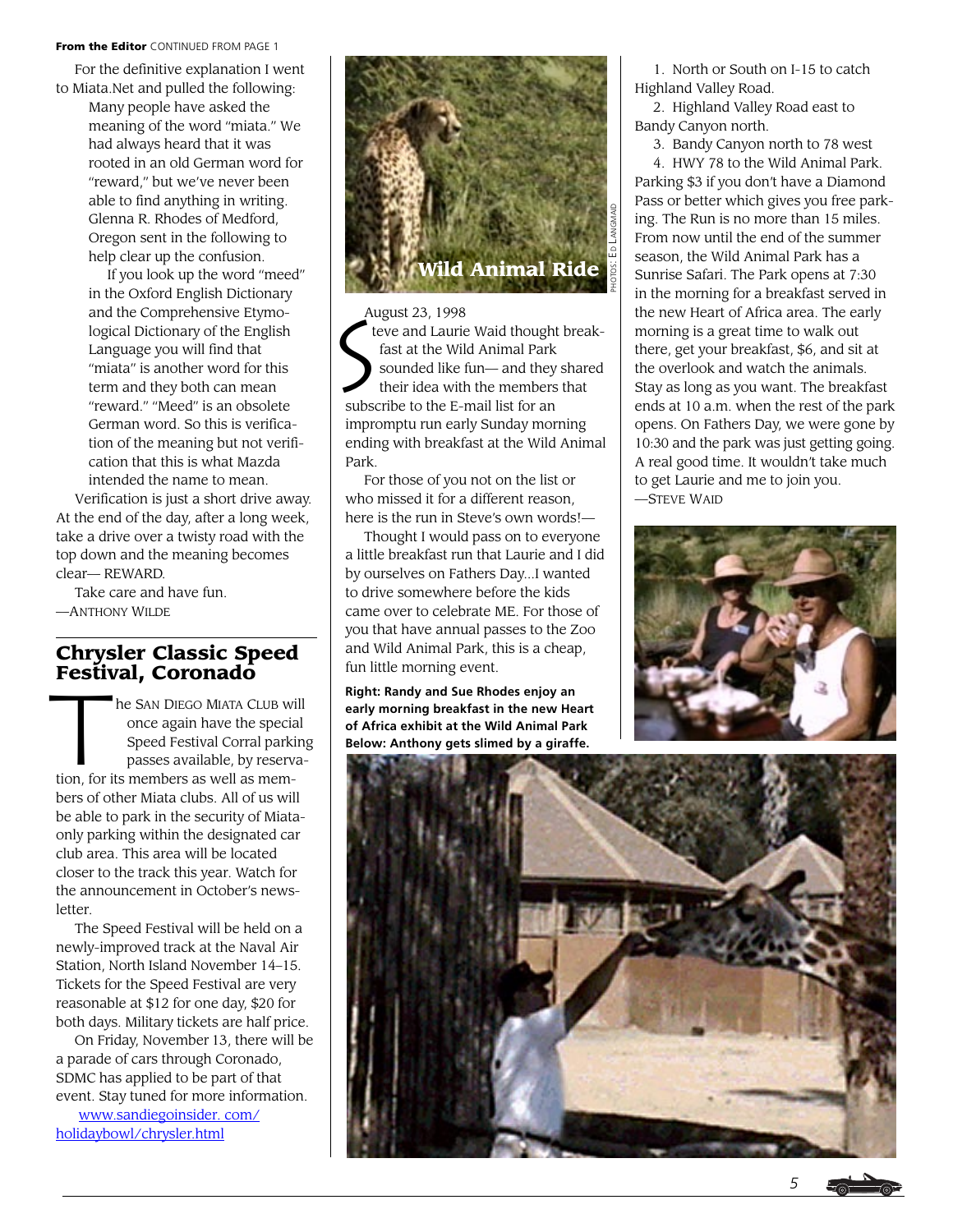## **The Sun Never Sets**

The Suit Never Sets<br>
the Moss Morors 50<sup>TH</sup><br>
ANNIVERSARY ranch event,<br>
and in a subsequent issue of<br>
subtle comparisons were made about<br>
and in a subsequent subsequent and<br>
subtle comparisons were made about<br>
The roads, li t the MOSS MOTORS 50TH ANNIVERSARY ranch event, and in a subsequent issue of this journal, both overt and subtle comparisons were made about the durability and reliability of British cars vs. our own sturdy Miatas. (Granted, the hapless oil-dumping MGTA owner should have kept his mouth shut.) But a little less MX-5 chauvinism might be in order.

Consider the late 40s and 50s when many of these cars found their way to our shores. Detroit? Great finned chrome-laden lumps. Early Corvettes and *Thunderbirds* were considered sports cars. Japan? Three-wheeled delivery vans and Britoid knockoffs, warts and all. Charcoal-burning vehicles could still be found on Japanese roads.

Austin-Healeys, MGs, TRs, Alpines: all more fun, affordable, sensuous, just like a certain marque we all know and love, and they were then the only game in town, along with Porsches and the odd Italian Alfa or Fiat somewhat later. Drivers rallyed, raced, waved at each other.

Now consider this: *no more M1s.* We pre-99 Miatas are it—every one that goes to its reward means one less on the road. Forever, amen.

So when I see a forty-year-old British car that someone has resurrected after two or three owners have trashed it, or an original-owner-driven (or even trailered) specimen out there to admire, I hope we (those of us who are still around) do as well in 2040. Then we can talk, or sneer…or maybe apologize.

Especially when we watch those 2041-model Madagascar-made roadsters with the flywheel-drive/hydride/ fuel cell power under the factory-sealed hood purr off on *their* rallye, pooting



**Skin deep?**

silky exhaust, EPA-mandated to smell like fresh-baked cinnamon rolls.

 In this spirit, another little Gilbert and Sullivan knockoff: (*Trial by Jury*)

When I good friends set out to drive, The roads, like our skies, were spacious. Fins, float and bloat were all a-thrive Like a scene from the Cretaceous.

Detroit iron flexed its pecs and abs, Chug-a-lugging cheap petroleum, All beefed up in artistic slabs Of rococo rocketship chromium.

(ch.) All beefed up in artistic slabs Of rococo rocketship chromium!

Then comes a friend in Austin-Healey— Yea, a roadside revelation! It sang a song whilst revving freely, A hymn to SU carburation!

Said sacred texts in *Road & Track:* MGA was a likely chariot; Though cubic inches it might lack, Its cornering charm could carry it.

(ch.) Though cubic inches it might lack, Its cornering charm could carry it!

Mine was sleek, the color of chalk; With glittering wheels of wire spokes, And a copper hammer them off to knock— Plus thin whitewalls to impress folks!

Of leather red was the upholstery, Side-curtains were spring-loaded. Though under the hood was mystery, My love was true, devoted.

(ch.) Though under the hood was mystery, His love was true, devoted!

We traded waves then with our group, And Healeys, Alpines and TRs. (A Jag or Porsche'd occasionally stoop Gratuitously to see ours.)

Our taste in cars was most refined In our string-back gloves and our tweedy cap. Though out-of-town was well-defined: As "We don't do work on that foreign crap."

(ch.) Though out-of-town was well-defined: "We don't do work on that foreign crap!"

The MG left its bones to bleach, In an icy confrontation. Then Kinderwagens each by each Took over transportation.

Though family sedans may be a bore A bright spot was, in my opinion, A comely MG Magnette 4-on-the-floor With dual carbs and rack-and-pinion.

(ch.) A comely MG Magnette 4-on-the-floor With dual carbs and rack-and-pinion!

—TOM GOULD

## **"Project Car" Tech Day**

August 9, 1998 HIL DAOUST and ELLIOT SHEV decided it was time to replace the timing belt and water pump on their "project car." They put a notice in the newsletter letting club members know their intentions: basically asking for help and advice as they performed the task, and offering other club members a chance to watch the operation.



**'JT' Bob Holland lends a hand, Voodoo Bob Krueger offers advice, as Elliot goes to work on the "project car."**

TED KESLER brought a prototype for a very nice stiffening bar for '90–'93 year Miatas and installed it on a volunteer's Miata. *See a review in next month's issue!*

A couple dozen club members showed up for the session of mechanical instruction, some to teach, and some to learn— and all had a good time working, watching, and eating. —STEF GOULD

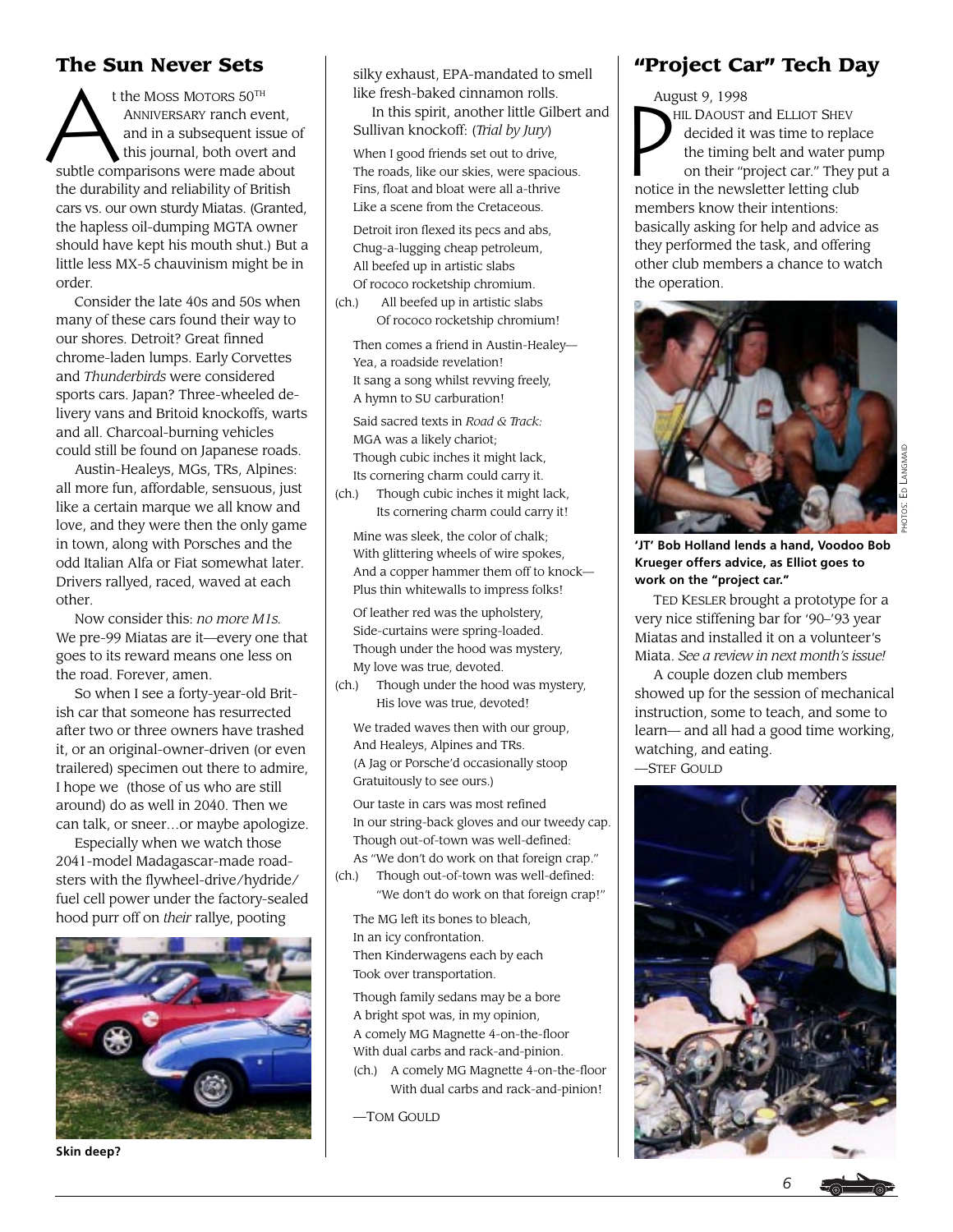## **4th Annual Three Miata Club Tech Day**

August 1, 1998<br>
Member<br>
M<sub>the</sub> embers of the SDMC joined SOCALM and VROOM at the 4<sup>th</sup> Annual Three Miata Club Tech Day at JOHN and GERRY CONN'S home in Fullerton. The Conns arranged for a presentation by Meguiar's and representative Tom MacDonald spoke to the group on Meguiar's products and their proper use. Duetto Motors LLC brought a variety of items with them. Great guys and they worked real hard on several cars.

A total of 40 Miatas attended the tech day: engines were steam-cleaned, air horns, springs, windscreens, mud flaps, shocks, brakes and lights were installed. This was a real Miata tech day, you name it and they did it. Miatas left with new parts, increased stereo amplification, timing and brake adjustments.

ZACK BROADBENT had several great prizes donated by SOCALM members, MACPHERSON MAZDA, and MEGUIAR'S and held a mini raffle to support the SDMC with their upcoming MDA event.

What would a Miata event be without food and there was plenty of that from



chili to chicken, shish kabobs, salad, snacks, fruit and desserts, desserts, desserts. The highlight was the Happy Miata Birthday cake in honor of Miataphiles: MARK BOOTH, JACK HINKLE, JUDY POWELL and GERRY CONN were all celebrating their birthdays during the first week of August—but not one was telling their age. The bakery did a great job with that '99 Miata on top— it was just the wrong color! [Gerry drives a white.]

It was a day of knowledge and skills, friendship and camaraderie, and most of all good Miata fun. Thanks to all those

### **Aftermarket Goodies (aka "the Money hole")**

 $\begin{array}{c}\n\textbf{(al)} \\
\textbf{n} \\
\textbf{(l)} \\
\textbf{I}\n\end{array}$  n the past two years I have purchased 63 aftermarket items for my MIata. (I used to count conquests, funny how priorities change!) Of all these purchases, the most pragmatic is this month's featured item: DUAL INTERIOR LIGHTS. When first introduced to the aftermarket they were call "Mialites," now several companies sell them under various names. When I bought my Miata, I was curious as to what the two blank covers, one on each



side of the console, were for. Well, they were for interior lights, I came to find out. (How strange Mazda never put any in!) While at a national Miata event I purchased a set from MOSS MOTORS. (An added bonus of buying items at these events is that the vendors generally install

your purchase free of charge; which they did.) Not only did the lights cover the areas that had the unsightly plugs, but when I opened the door that night I could actually see the contents of the cockpit of my car; especially the floor areas. For those of you that are handy and can do the installation yourselves, I am told it takes about an hour, and the lights work on existing interior light switches or when the doors are opened. As for aesthetics, these lights look like a million bucks! The cost is around \$35 from most of the vendors on the Miata Net, or you can call MOSS MOTORS at (800) 642-8295. Again, of all the additions I've made to my Miata, these are not only the most useful, but give that "factory appearance." I give them a 10 on the 10 scale.

Let there be lights! —PHIL DAOUST

**A red Miata birthday cake in honor of Mark Booth, Judy Powell, Gerry Conn, and Jack Hinkle.**

who participated and made it a great success. John and I certainly enjoy doing this event and we hope those of you who were unable to join us will be able to make it next year. —GERRY & JOHN CONN

## **'99 Thunderhill Miata Performance Driving School**

### **Coming March 26–28, 1999**

Thunderhill Park —Willows, California is 6.5 miles west of I-5 on Hwy 162, one hour north of Sacramento.

The class of '99 will be two and a half days of training and limited to only 80 students. The school will enable you to become a safer driver, and also help you get every ounce of performance your Miata is capable of. There's nothing like having a SCCA (SPORTS CAR CLUB OF AMERICA) instructor right next to you as you drive lap after lap on a race course, helping you to learn just what you and your Miata are really capable of. This course will teach you the basics of high speed driving, equipment, human limitations, proper steering techniques, and lots of other skills necessary for safe performance driving. There will also be vendors featuring some of the latest Miata performance equipment.

Registration deadline is February 1. Cost is \$325 and includes Friday dinner, manual, T-shirt, patch, autocross and prizes. *Early Bird Special— register before December 1, 1998 and save \$25.*

To register or for more information check out: www.teammiata.com/ thunderhill/school.htm

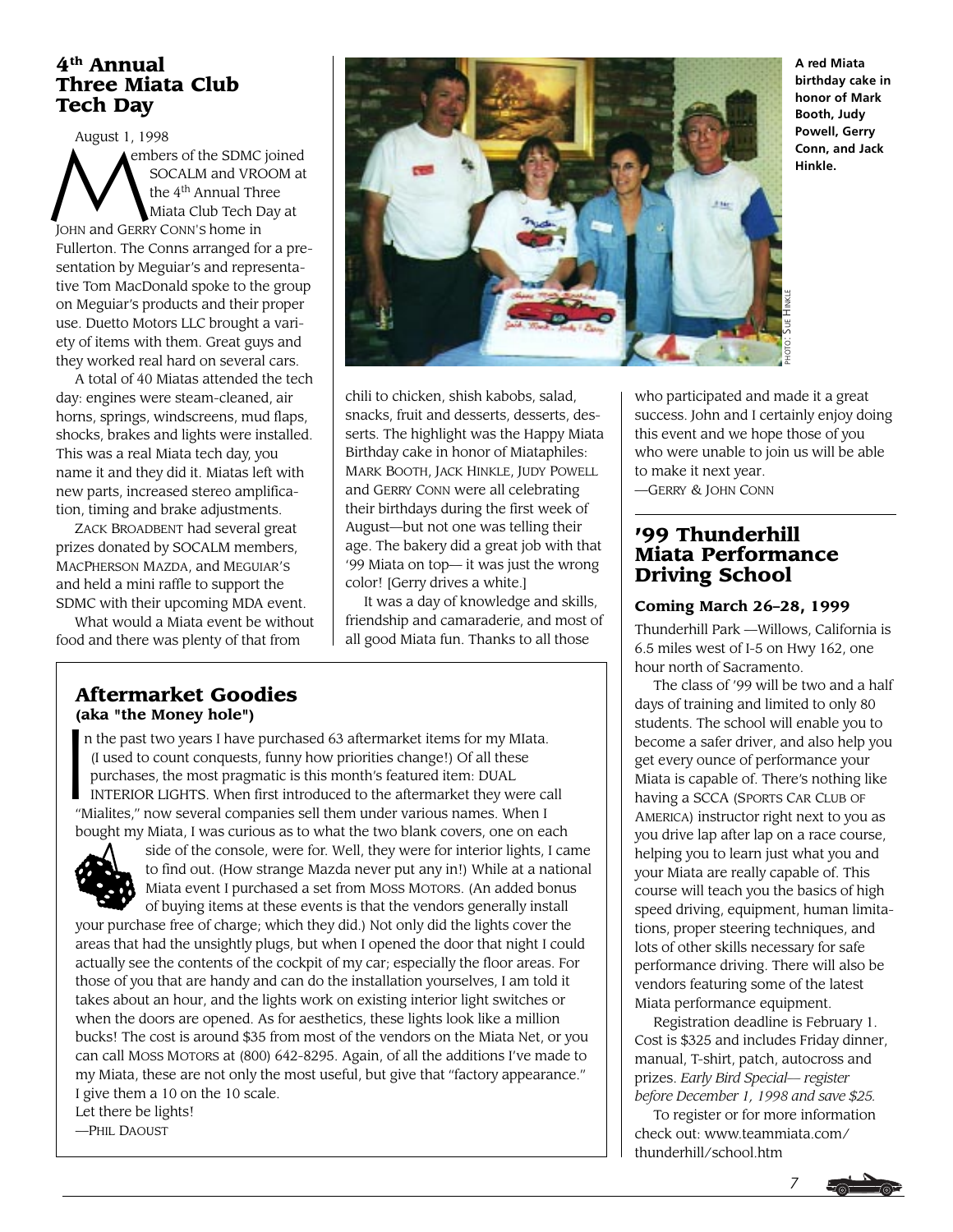

DEDICATED TO THE MEMORY OF LYNN MCCLELLAND

 $\begin{array}{c}\n\hline\n\end{array}$  hank you Miata Club members for the lovely memorial tribute to my mom.

I'd like to thank everyone who sent their kind words and gestures via E-mail and phone upon the news of



my mother's sudden death on Sunday August 9th. I was so overwhelmed when I  $\sim$  pulled in to the parking

lot and saw 22 Miatas waiting to caravan up to the funeral. The drive up to the service was difficult since it is also where my dad and grandparents are buried.

I guess I'm finally an orphan now but with friends like you, I'll never feel that way.

I'd like to thank the Shevs for organizing the caravan up to Huntington Beach and Jon Martinez for leading an impromptu run after the service. I'd also like to thank all my friends who helped me with the little things that day— it was such a whirlwind I couldn't have made it through without all of you. Thank you with all my heart, everyone who was there eased what was one of the saddest days of my life.

With my most sincere gratitude, —Kathie McClelland



# **Upcoming: Getty Museum Trip**

W ith a great deal of tenacity and patience Barb Shev has reserved a block of parking spaces for the San Diego Miata Club's "Getty Museum Trip" on October 25th. Mark your calendars for this special event— and be ready to sign-up next month as spaces are *very* limited— look for specifics on

reservations in next month's newsletter.

CONTINUED— AT RIGHT The Getty Museum, located atop a hill overlooking Los Angeles, has seven major collections of art from Greek and Roman antiquities to contemporary American and European photographs. In addition to selections from their permanent collections there will be three special exhibitions when we visit:

#### **Beyond Beauty:** Antiquities as Evidence

The aesthetic beauty of ancient Greek and Roman art has had an enduring influence on later art and architecture. Yet beyond its beauty every ancient artifact preserves additional information that has often been undervalued or overlooked. This exhibition explores the variety of cultural, historical, and technological evidence embedded within ancient works of art, and the important role that evidence plays in understanding and preserving such objects; it features some of the finest works from the Getty's collection of Greek and Roman antiquities, as well as art on loan.

#### **Making Architecture:** The Getty Center from Concept through Construction

The creation of the Getty Center is the result of thousands of people working in collaboration over 15 years— from the client who conceived the building program, to the architects who gave it form, to the contractors who constructed it. Their imagination, ingenuity, and investment are the focus of this exhibition. Featuring models, drawings, photographs, video interviews, and a cut-away section revealing how the Getty travertine is attached to the buildings, the exhibition focuses on both the technical and human process of architecture. While at the Getty Center, visitors can take advantage of an illustrated architectural walking guide that accompanies the exhibition.

#### **Ed Ruscha's Light:** An Exhibition of Work Related to the Artist's Recent Commission for the Getty Center

An exhibition of two dozen paintings and works on paper tracing the theme of light in the work of Los Angeles artist Edward Ruscha. The exhibition includes work done since 1972 as well as preparatory studies for the recent Getty commission, Picture Without Words, a monumental 23-foot high painting installed in the lobby of the Harold M. Williams auditorium at the Getty Center.

To learn more about the Getty Museum, visit their Web page at www.getty.edu/museum

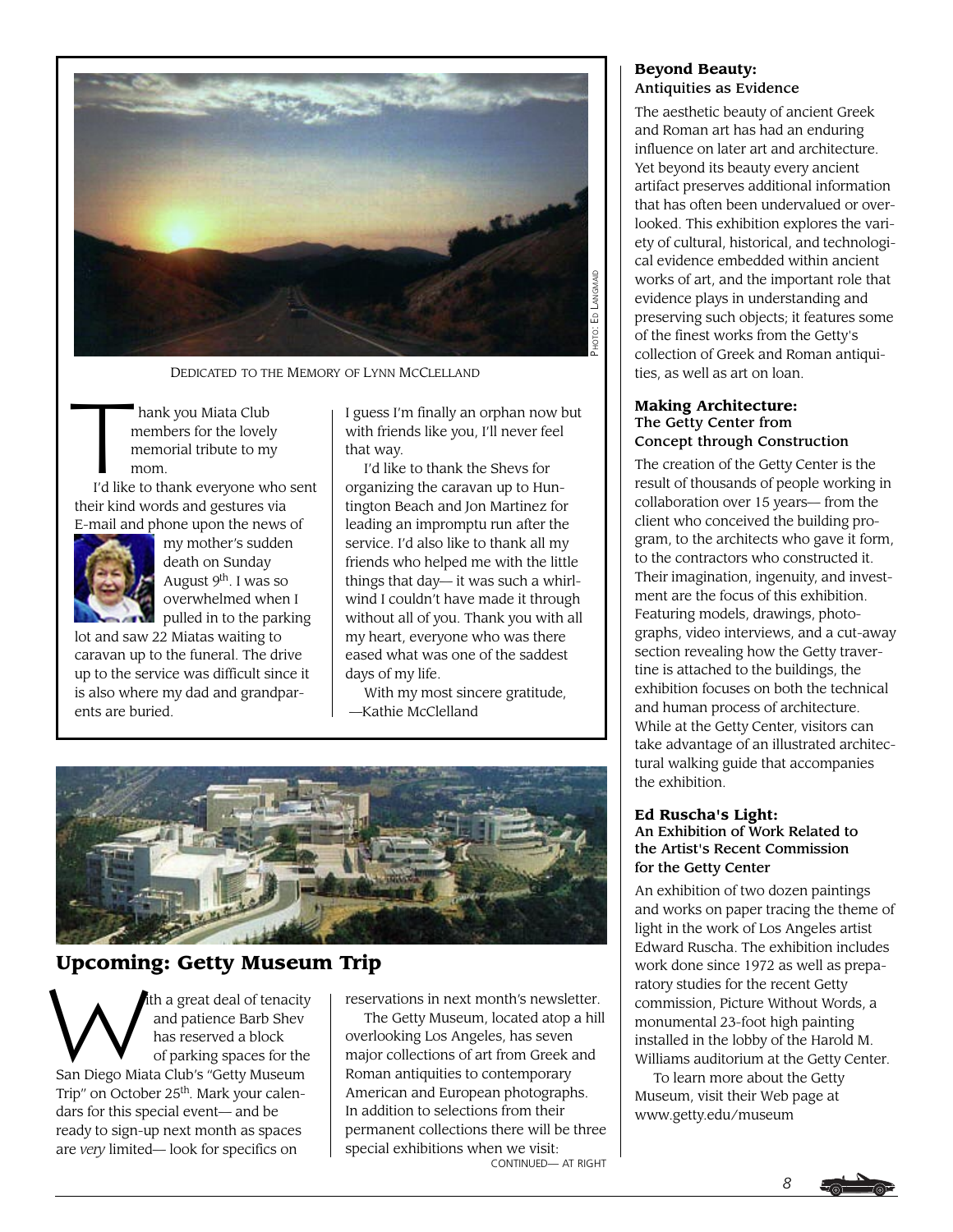











PHOTO: STEVE SCOTT

∕⊚ল

*9*  $\overline{\mathcal{L}_{\odot}}$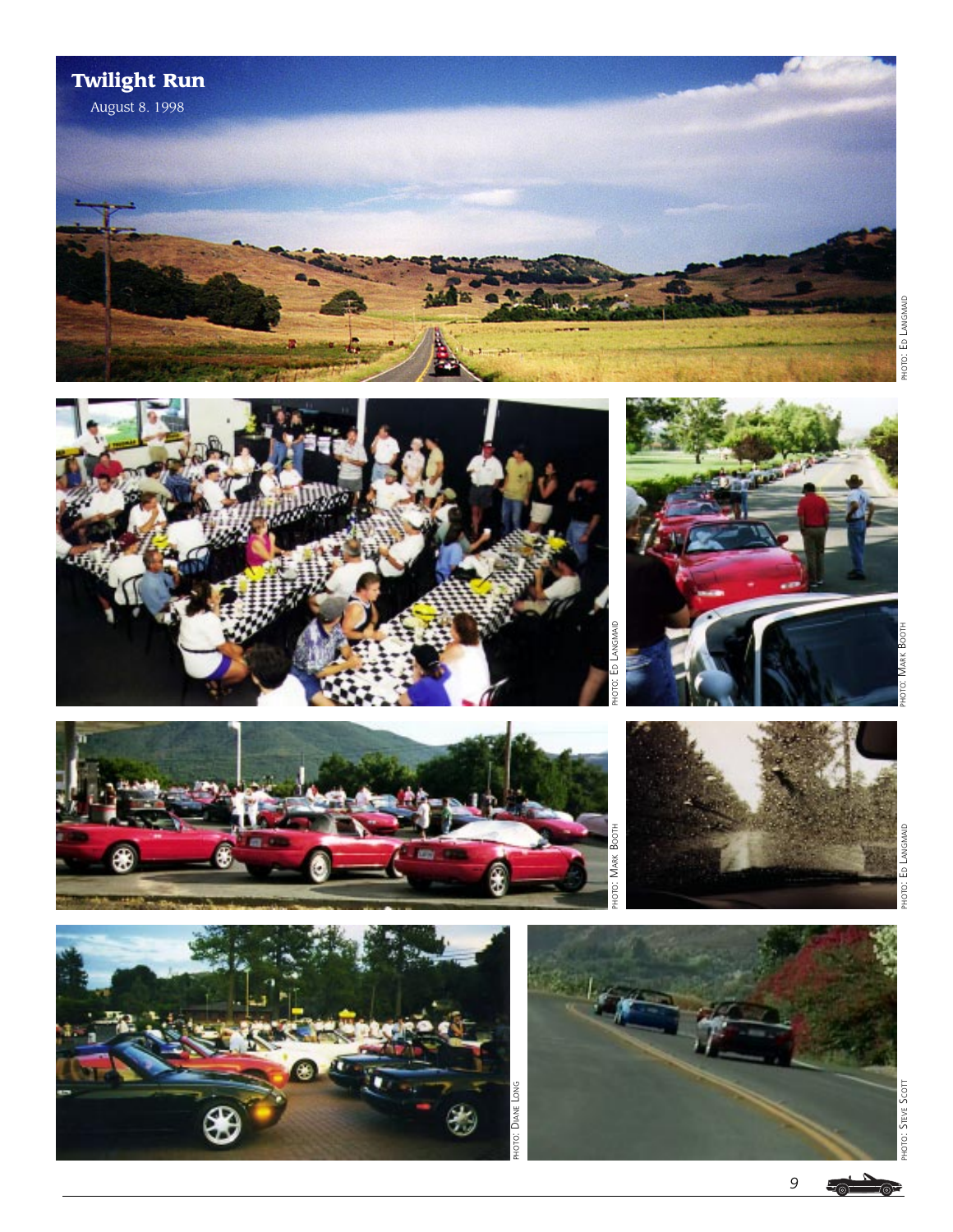

## **Member Profile**

GERHARD "GERY" RÖÖSLI

I live in the eastern part of Switzerland, in the middle of the Swiss Alps and I'm 29 years old. Before I visited the U.S. I worked in the largest Swiss Bank, in the investment advice department. By the end of last year I decided to quit and go to California for about 3 months. I arrived in San Diego at Easter this year. For the next two months I lived with a very nice host family in Mission Hills and attended a language school downtown. I had already made some E-mail contacts with the SDMC before I left Switzerland, and got the invitation to join the events of the SDMC. I rented a Miata in San Diego (it was quite difficult to find one) and joined many of the very spectacular runs with SDMC and met many new friends. I also got various invitations, for example, a desert trip (thanks Ed and Michelle) and a BBQ (thanks again Barb and Elliot). I had a great time with all of you and I miss it! I enjoy reading the SDMC newsletter and all the runs you have made.

I left San Diego at the end of May, and made a very beautiful adventure roundtrip thru California, Nevada, Utah and Arizona and went back to Switzerland at the end of June. The Miata I own here in Switzerland is a '95 white. A friend of mine works at a Mazda dealer and early this year I gave him the order to find a very good used MX-5 (that's how they're named in Europe). It only took him a few days to find this car somewhere in Switzerland. It was  $2^{1}/2$  years old and only had about 7000 km (about 4500 miles). It cost only half of the new price, and was covered with a one year full warranty. I think this was a very good deal, and I have not had any problems yet.

As I wanted to have a very special and custom-made Miata, I have modified it very much: 17" RH cup wheels in



Porsche design, Eibach lowering springs, body kit with a Japanese front, BSP low profile head lights, Jackson Racing CAI, strut bar, a 90mm Sebring Austria muffler, Racing Beat roll bar, white gauges and various chromium and grey wood parts in the interior. I bought some of the parts here, but afterwards I discovered the marketplace in Miata.Net and ordered the

rest of the parts at The Dealer Alternative. As I'm a music enthusiast, I also replaced the factory tuner/tapedeck with a Sony CD/tuner, and the loudspeakers with a very good Phoenix Gold system. At the moment I'm thinking about adding a Phoenix Gold amplifier as at higher speeds and therefore higher volume, the Sony seems to be a little too weak. This week I will have installed my very new custom made sport seats from Germany, with a Miata logo on the backrest. After this, I think there are enough modifications. There are not many MX-5s in Switzerland and together with the new front, nobody here would think this is a Mazda.

I'm also a member of the Swiss MX-5 club. It's very small compared to the SDMC. The homepage of the MX-5 CLUB SUISSE is www.datacomm.ch/mx5club

If I find time I hope to see you again in San Diego or at the 1999 10TH ANNIVER-SARY OF MIATA in Texas!

Keep That Top Down! —GERY



## **New Members!**

The following are the new members since the last newsletter:

**Raymond & Barbara D'Argenio** San Diego 1999 Red PEP

**Susan Drysdale** Riverside 1990 Red

**Jack Gosney** Riverside 1997 Red PEP

**David & Beth Levy** Ramona 1990 Mariner Blue A

**Claus Lovendahl** San Diego 1999 Emerald Green Leather

**Keith C. McKay** Coronado 1990 Mariner Blue A

**Michael & Diana Page** Chula Vista 1999 Red Leather

**Marcia & George Paxton** San Diego 1999 Emerald Green Leather

**James Pennington** San Diego 1992 Mariner Blue

**Kristin Purnell** San Diego 1993 Black C

**Gene & Pinkie Stanley** Costa Mesa 1994 Black R

**Tod & Christie Switzer** Oceanside 1992 Red

The following members have renewed since the last newsletter:

**Michael Chiappetta & Lauren Jackson Skip & Sally Elmore Brian Goodwin Christine Haws & David Richards David & Margaret Henry Jack & Sue Hinkle Neal Howland Brenda Kay Curtis Lane & Fred Ortiz Ed & Michelle Langmaid Ellen & Brooks Nantker Elliot & Barb Shev Mandy Simpson**